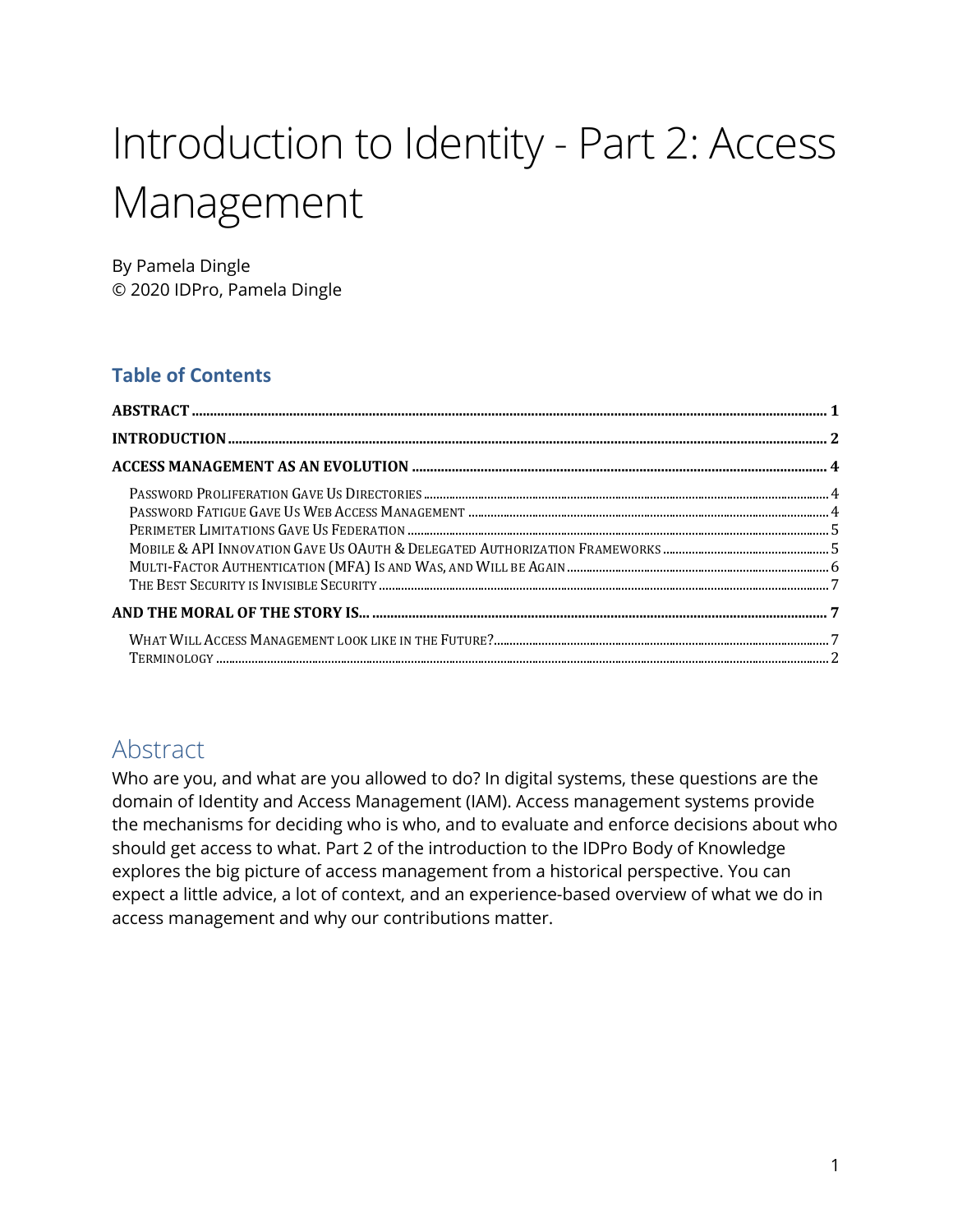# Terminology

- ● Ceremonies predictable interactions that users can infrequently navigate in a wellwatched place
- authentication from authorization, allowing the password to stay local and protected.<sup>i</sup> ● Delegated authorization framework - an access control framework that decouples
- attributes, stored across multiple distinct identity management systems.<sup>ii</sup> ● Federated Identity - the means of linking a person's electronic identity and
- ● Least privilege also known as the Principle of Least Privilege; a resource, such as a user, must only be able to access the resources (e.g., applications, data) that are necessary for it to function.<sup>iii</sup>
- ● Trust federation a trust framework between multiple entities with the purpose of leveraging identity and access management information in a controlled fashion.
- ● Zero trust From NIST Draft Special Publication 800-207, "Zero trust assumes there or network location (i.e., local area networks versus the internet)"iv is no implicit trust granted to assets or user accounts based solely on their physical

# **Introduction**

 What is access management, and why is it so exciting? There is something thrilling and urgent about the moment a decision is made, a gate is lifted, and a precious resource is made available to a stranger. Did we make the right person productive, or did we make a policies that represent corporate rules, an accurate understanding of current environmental and contextual factors, and tools that can enforce according to a defined are made every day and that operate with all kinds of granularity at infrastructure, middleware, and application layers. risky mistake? Good access management depends on good identity data; it also requires risk tolerance. A lot of preparation and consideration goes into the run-time decisions that

 If you are an experienced identity professional, you have watched our tools evolve - but if you are just starting, it can be valuable to hear some perspective on why things are the way they are. Hold on to your hats: this introduction is not even remotely objective, but it will give you one perspective on how we got here and how the concepts discussed in later chapters have evolved into our current access management landscape.

 To kick off the ride, here are a few critical realities to keep in mind in the world of access management:

## Resources need stability

 Company secrets, financial transactions, and personal communications are just a few examples of the precious resources that identity professionals are tasked with protecting. Resources may be exposed through application programming interfaces (APIs), web interfaces, or native mobile applications. Adding externalized access management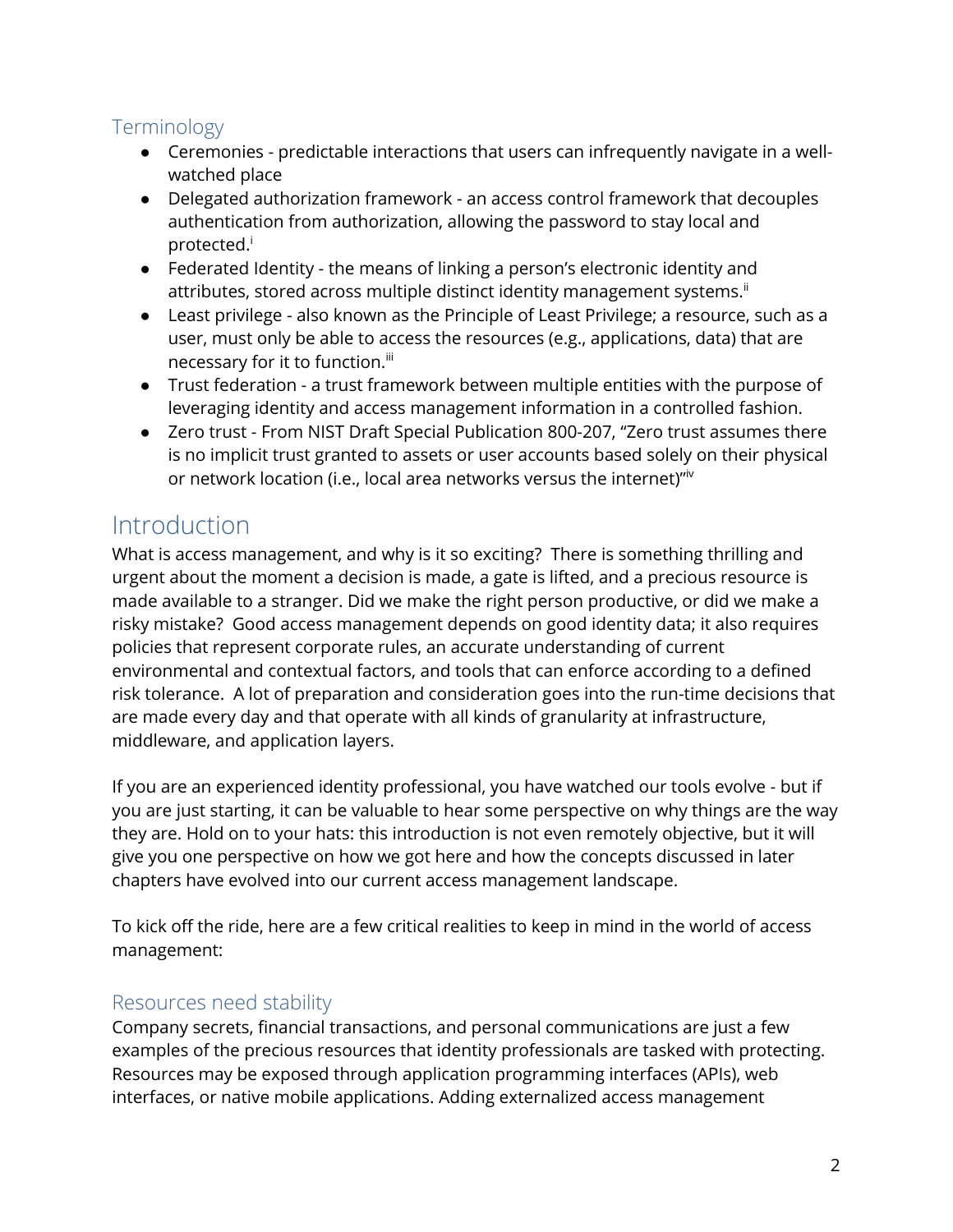capabilities to a single resource is relatively easy, but adding to a hundred or a thousand is exhausting. Owners of these applications rarely want to make frequent changes. After the first time, you as an identity professional try to schedule an application access management update within the change management windows of a hundred different applications, you will feel the same way.

#### Resources should not perform local identity management

or adhere to unified corporate policies.<sup>v</sup> Hundreds of applications each separately attempting to store credentials, protect a login page, and secure an account recovery process present an immense attack surface and make it likely that users will reuse passwords across applications. This pattern means an attacker who guesses the password applications, and you have no way to know which applications are at risk. If every resource you deploy performs its own login functions, it is nearly impossible to ensure that they follow the kinds of best practices detailed in places such as NIST 800-63B to one application has a credential that can be replayed to gain access to other

#### Humans need challenges, but not obstacles

 While resources need stability and consistency, humans need empathy. We require users account they claim to have a right to; this process should be easy for a good user and tough for an impostor. The best practice is to create "ceremonies" - predictable interactions that users can infrequently navigate in a well-watched place. While authentication is the best-known ceremony, there are many other ways in which humans are asked to interact, such as self-service registration or account recovery, notifications, or transactional approval. We want users to notice when an unusual ceremony takes place because it may alert them that fraud is happening. Ceremonies are guaranteed to change as new attacks out, the experience of the good users is critically important. Faced with a tough problem, as the administrator make your users' lives too hard, you become the problem: Users will circumvent the controls you put in place to try to protect them. to interact with computer systems to show they are the proper operator of the digital force administrators to try additional techniques, including changes in user experience (UX), authentication factors, and risk detection. While it is important to keep the attackers humans often behave predictably, and that predictability is an attack vector in itself. If you

## Garbage In, Garbage Out

 The most visible parts of access management are decisions made in the moment, but someone has to set up digital rules and policies that closely approximate the business more on managing an IAM project). $v^i$  User, group, and role context must exist, and some combination of device, network, and risk context as well. By the time a user attempts to access a given resource, all of the data that might go into an access choice should be those decisions do not exist in a vacuum. Before any access management decision is made, goals of the organization (see "Introduction to Project Management for IAM Projects" for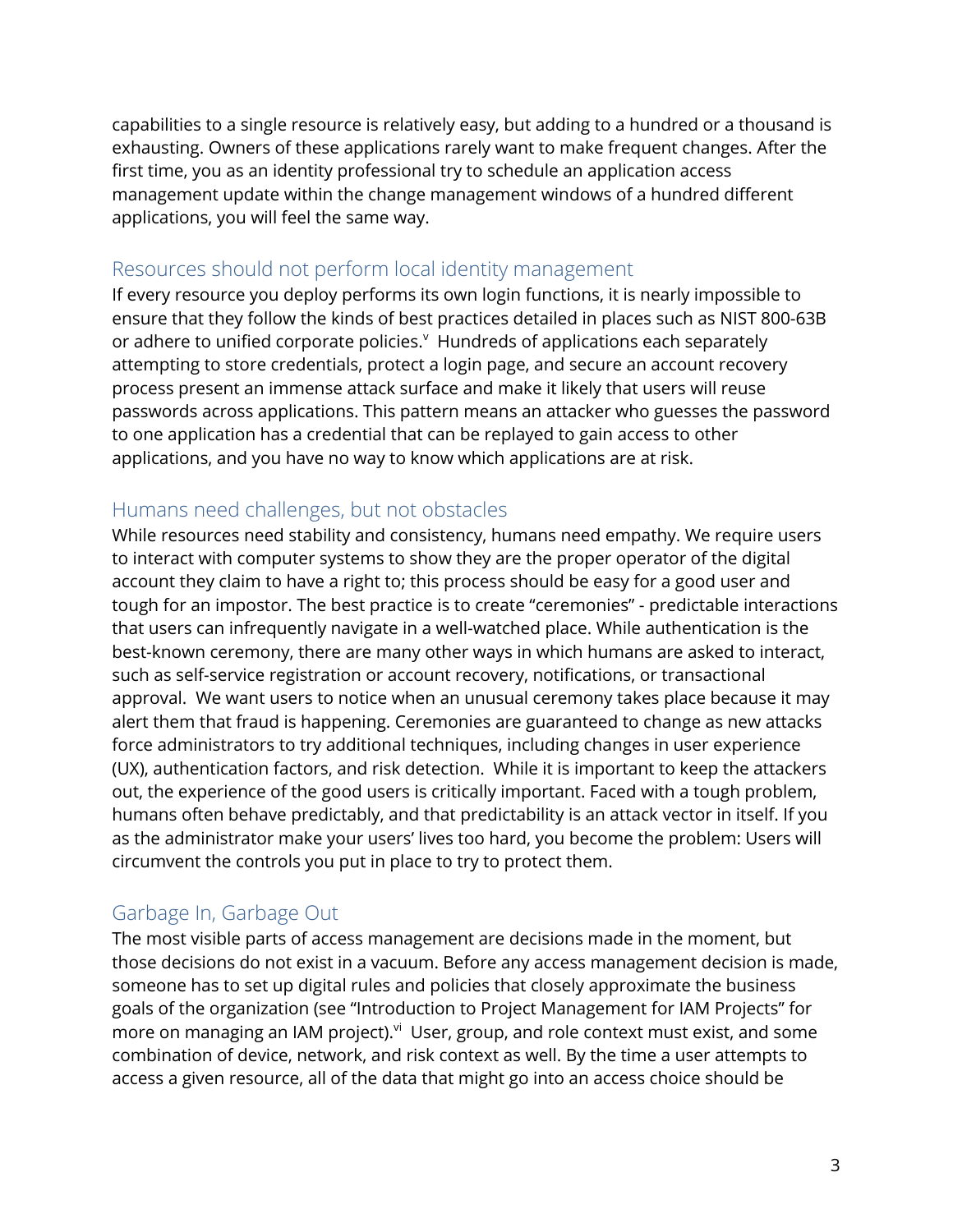available. Never forget: It doesn't matter how good your access management infrastructure is if decisions are based on bad input.

#### Now, on to the Fun Part

 Identity professionals end up at the forefront of an age-old problem. We have resources to protect, users who want access, and attackers who want access as well and are really hard accurate, so the system must also follow the principles of zero trust, starting with least privilege. We must strongly authenticate users and leverage the environmental context to detect fraud. We must apply a single consistent policy view across a disparate landscape of resources. And we have to verify all the time that our systems are working the way we to distinguish from users. We need a system that is accurate, but no system will be 100% think they are.

# Access Management as an Evolution

 This body of knowledge will give you all sorts of data about the basic concepts that are deployed in an access management regime - but why do those mechanisms exist? They evolved in response to both business requirements and security threats. Administrators found themselves lacking in control and created best practices that made administration at scale easier and attacks at scale more difficult.

# Password Proliferation Gave Us Directories

 When businesses first began accumulating business programs within their private network, every new program required that user accounts be created and deleted. Every program asked each user to set a password. As businesses grew to have hundreds and thousands of programs, users hit the limit of how many usernames and passwords they could usernames varied wildly across programs. Many programs had wildly varying password policies. It was the wild west and from that wild west came the concept of "directories". began to call out to an external directory of users, often using LDAP (Lightweight Directory Access Protocol).<sup>vii, viii</sup> Suddenly, users could use one password everywhere, and administrators didn't have to maintain thousands of applications individually. All was well... remember. Some programs let users choose their own usernames, and as a result, Instead of a hundred programs separately storing usernames and passwords, applications for a while.

## Password Fatigue Gave Us Web Access Management

 password. The downside was that even if all applications at the time were within the same network perimeter and were all LDAP-integrated, the user was still prompted for their password every time they used a new application - over the course of a day, that was a lot of typing. The resulting innovation was a new access management technique called "Web Access Management" (WAM).<sup>ix</sup> With web access management, users would authenticate once with their password, and then a (usually encrypted) domain-wide session cookie The upside to user directories and LDAP was that users only had to remember one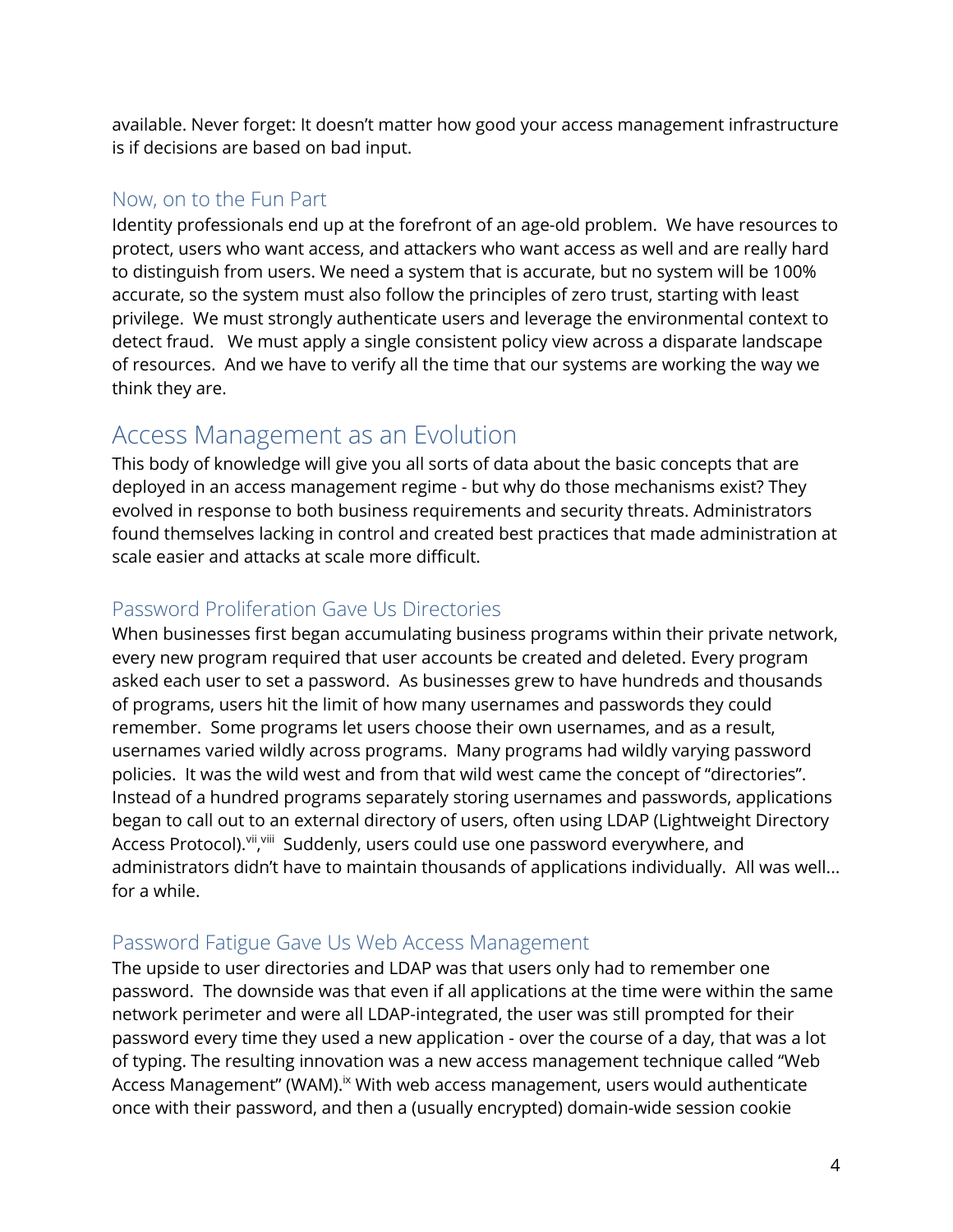would be generated that could be read by multiple applications. Instead of performing an LDAP "bind," the application could check that the user had a valid cookie. Around the same time, other technologies to address password fatigue developed, including Kerberos. $x$  These technologies finally give users some relief; a user could log in one time and access multiple applications. The concept of logging in once to access multiple apps has come to be known as 'single sign-on' (SSO).

#### Perimeter Limitations Gave Us Federation

 As long as businesses were operating within their network perimeters, access management was opening up, and many companies wanted to begin allowing not only their employees to access resources, but also partners and customers. Businesses wanted to create trust applications. This desire was met through a standard called SAML (Security Assertion Markup Language).<sup>xi</sup> Businesses pre-establish a trust "federation" between two domains and then request a secure introduction whenever a user attempts to access a resource. SAML and other federated identity specifications allowed businesses to retain control over the activities of their own users both in their own domains and across domains. Federated identity remains a backbone of access management, and SAML is still the gold standard for functions like Kerberos and WAM provided both convenience and security. But the Internet relationships with other businesses and enable their users to access each other's cross-domain access management.

#### Mobile & API Innovation Gave Us OAuth & Delegated Authorization Frameworks

 Federation and SSO are what we call in the industry "user-present" scenarios. We can tell and browsers don't have brains - they are 'passive' clients, and somebody has to be there was focused on the browser - but the release of the first "smartphone" changed the game. Mobile applications could be downloaded from an app store and render data accessed software client became a desirable way to talk to users. that the user is present in a federation request because the activity occurs using a browser, to push the buttons and click the links. Around 2007, most business application delivery from cloud APIs, just as cloud platforms were becoming popular. Suddenly an 'active'

 Even as users got excited about the power of mobile applications, identity professionals worse, many mobile applications wanted to consume and display data from cloud platforms that they were not affiliated to. If a mobile app wanted to access an unaffiliated password within every single API fetch. The result was something called the **password**  could execute API calls in users' absence. ran into a problem: applications were calling APIs when users were not present, and even cloud platform, the only answer was to ask the user for their password and then replay the **anti-pattern**: users got used to giving away their cloud platform passwords to any client that asked for it, and those clients had to cache user credentials on mobile devices so they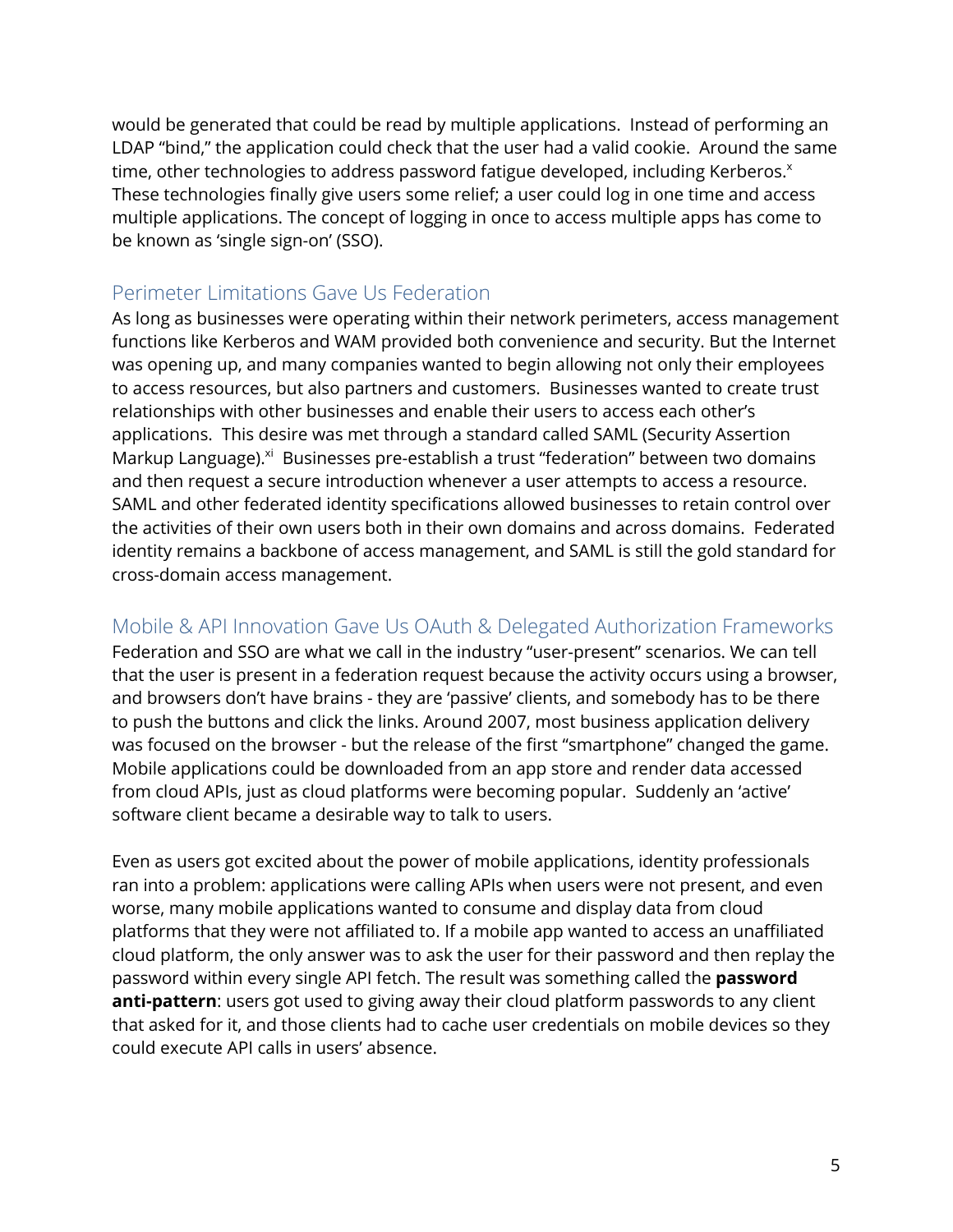SAML was not a perfect fit in a mobile context. XML parsers were not built into mobile paradigm was OAuth 1.0, a "delegated authorization framework" that could layer with federated protocols. OAuth addresses the 'user not present' scenario: applications ask for and receive an "access token" that does not introduce the user; instead, access tokens represent the ability to access a tightly scoped set data and services on behalf of a user. platforms, and cryptographic requirements were heavy. The resulting access management

 Maybe access tokens don't sound like such a big deal, but when you consider that you can pass access tokens to APIs instead of primary credentials, the results are significant. You prevent API endpoints from ever collecting or validating primary user credentials, thus removing multiple attack vectors around data leakage, man-in-the-middle-attacks, and API is decoupled from the mechanism for authenticating users, the door opens to a world where a user could authenticate with factors other than a password without causing work rogue administrators harvesting credentials. Because the mechanism for authorizing the for applications. Access tokens act as a stable currency that can be centrally architected and scalably deployed.

#### Multi-Factor Authentication (MFA) Is and Was and Will be Again

 Through all of the above antics and shenanigans, password attacks were haunting identity administrators. All sorts of conventions evolved to try to keep attackers out of accounts they didn't own: we forced people to change their passwords regularly; we forced them to set longer and more complex passwords; we designed our LDAP directories and login attempts to mitigate the risk, almost any password a human could set and remember without help is trivially attackable. If you doubt this statement, read "<u>Your Pa\$\$word</u> <u>doesn't matter</u>" by Alex Weinert (@alex\_t\_weinert).<sup>x</sup>" Be prepared to weep. <u>doesn't matter</u>" by Alex Weinert (@alex\_t\_weinert).<sup>xii</sup> Be prepared to weep.<br>The revelation that passwords are fundamentally flawed is not new - dating back to at least forms to stop responding if too many incorrect attempts were made. Despite all these

authentication process.<sup>xiii,xiv</sup> We developed the simple idea that passwords are "something you know," but also described other options for validating a human's ownership of a digital account could also include "something you have" or "something you are". The idea is not combination of things you have, are, and know would require an attacker to compromise both digital and physical information. Today, the state of the art in multi-factor authentication is very sophisticated. A growing number of users protect their phone with a biometric, navigate an SMS message to confirm a transaction, or use an OTP (one-time password) to improve security without any need to understand the underlying principles. the '70s, there has been research on how to get around the need for a human brain in the that validating the thing you have can replace the thing you know, but rather that a

 We all know that MFA must continue to improve in usability to become ubiquitous. problem is solved - but because the problem is *decoupled* - FIDO2 (W3C WebAuthn and Specifications like FIDO2 are industry-changing for access management, not because the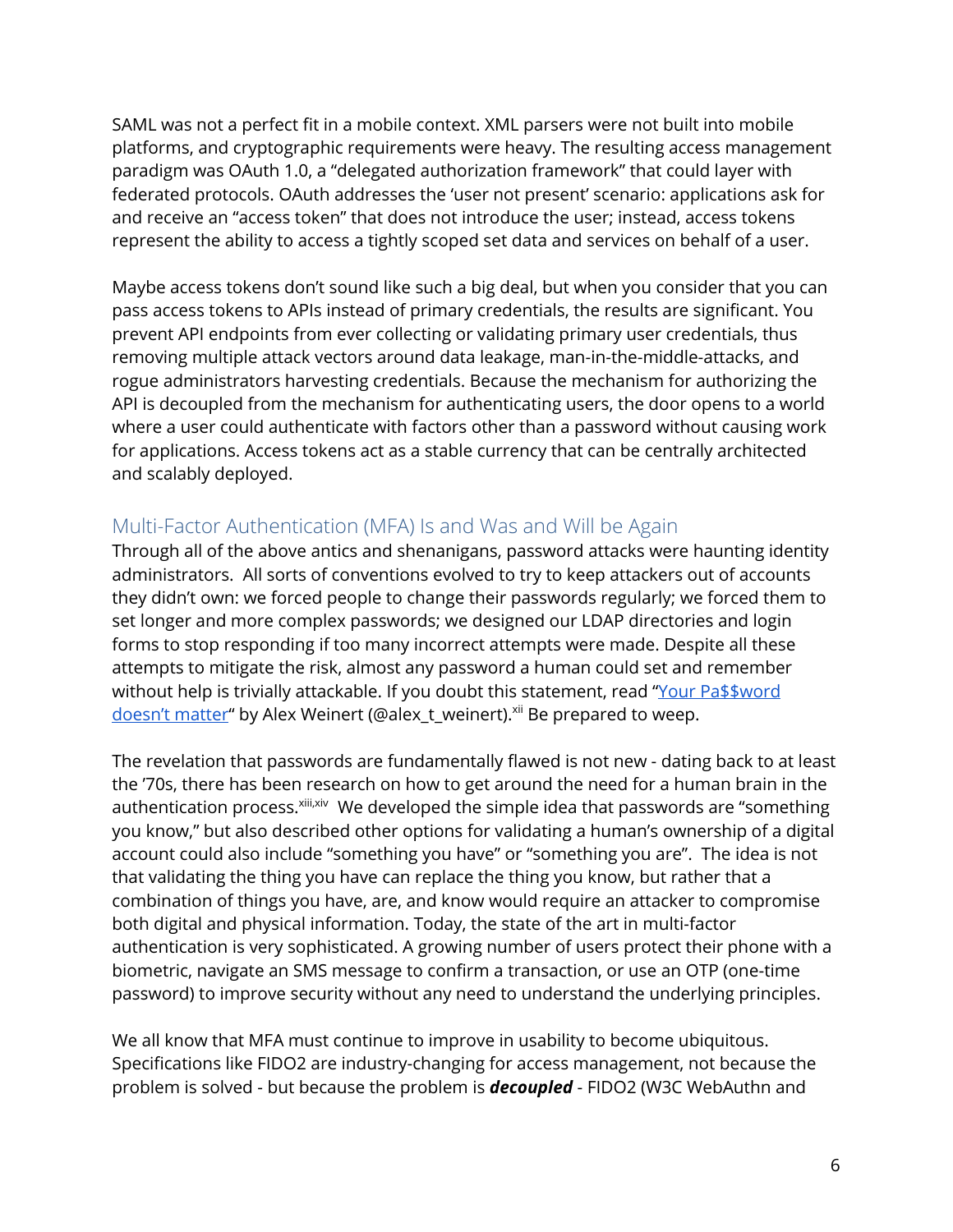FIDO CTAP2) has separated the problem of negotiating cryptographic keys from the problem of requiring user gestures.<sup>xv</sup> The cryptographic key exchange can now stay reliable, while we focus on innovation - and possibly even revolution - in user interactions.

# The Best Security is Invisible Security

 resources, a lot is happening beneath the surface. We increasingly rely on context to supplement active user challenges in calculating the risk of any given transaction. Adjacent areas to identity are now critical stakeholders in our attempts to prevent identity fraud - Cloud Access Security Brokers (CASBs),<sup>xvi</sup> Unified Endpoint Management (for example, Mobile Device Management or MDM),<sup>xvii</sup> and EUBA (Entity and User Behavioral Analysis)<sup>xviii</sup> management processes, so we have evolved our defenses beyond password complexity: if you are not checking passwords against a rapidly updated set of banned strings including In addition to the visible ceremonies we put in front of those who attempt access to fortify our access management regimes. Attackers have learned to defeat static access lists of newly known-to-be-breached passwords and augmenting this with real-time threat intelligence you are in serious trouble.

# And the Moral of the story is...

 That brings us to now. Identity professionals today still struggle with all of the anecdotal them. The better we can get as a profession at working together to eliminate fraud, detect abuse, and guide our users towards successful interactions, the better off everyone is. Everyone before you leveraged the work of their contemporaries to take a step forward. Now you have the opportunity to take the next step. issues listed here, but we have tools at our disposal and conventions on how to best deploy

## What Will Access Management look like in the Future?

 When we look back on today's world of access management, what stories will be our contribution? There will be an assessment of our success in helping users to adopt multiple factors - did we succeed? Did we miss opportunities? As long as we are timid, a huge chunk of our immediate future will be spent mitigating attacks that we already know are mostly preventable. Dragging your feet on MFA as an access management professional today is like catching up on social media when you know you have a report due (a behavior common enough to have its own name: akrasia)<sup>xix</sup>. After the fact, we will ask ourselves why we got in our own way, and there will likely be no good answer.

 At some point, when enough administrators adopt MFA and eliminate the easy jackpots that are single-factor passwords, our industry will win this amazing prize:

#### **A whole new wave of inventive attacks!**

 That may not sound so great, but it really is. Today, attackers can spend almost no money or time and still make a living from doing nothing fancier than running free phishing scripts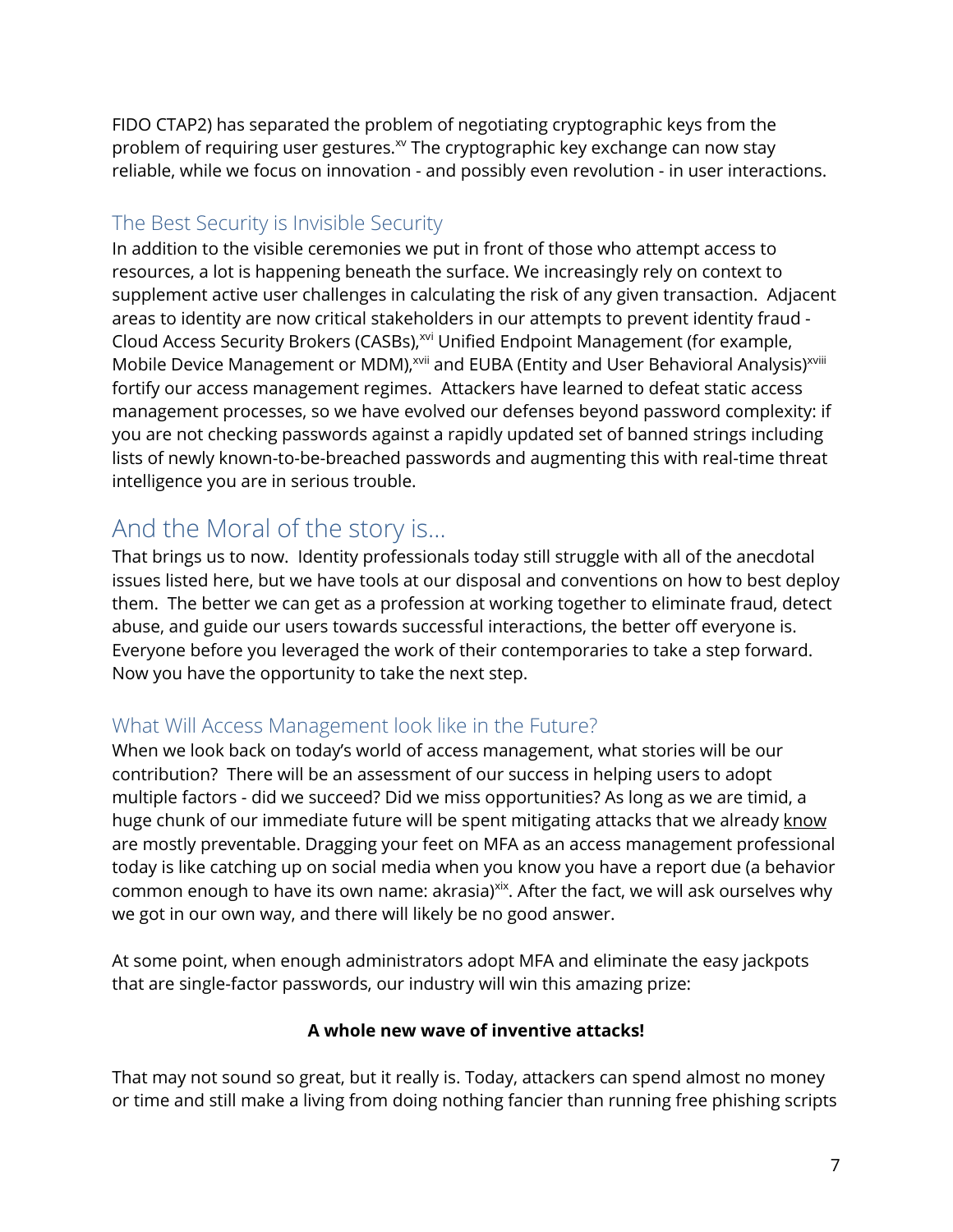make the pool of criminals able to win those prizes a much more distinguished group. Attackers will move to post-authentication attacks like token theft and consent abuse. And better ways! Introducing resources and content that businesses want! We will embrace wearables as security devices, perform secure transactions even in hostile places, make the measure of least privilege even tighter. We will get better at tracking the promises that products make to us and better at punishing those who mess with our data. We will find a way to share private things and have true confidence that those private things will never become public. We will weather quantum meltdowns and new social networks, and it will all be a fight worth fighting. from the Internet. A strongly authenticated world does not eliminate jackpots, but it does the whole time, identity professionals and others will be making new things! Inventing

 The identity management professional who has read this far is clearly dedicated - and that and new challenges keep our lives interesting. is a great thing. We need the next generation of professionals to pick up the torch, question all assumptions, and push us into a future where risk is low, productivity is high,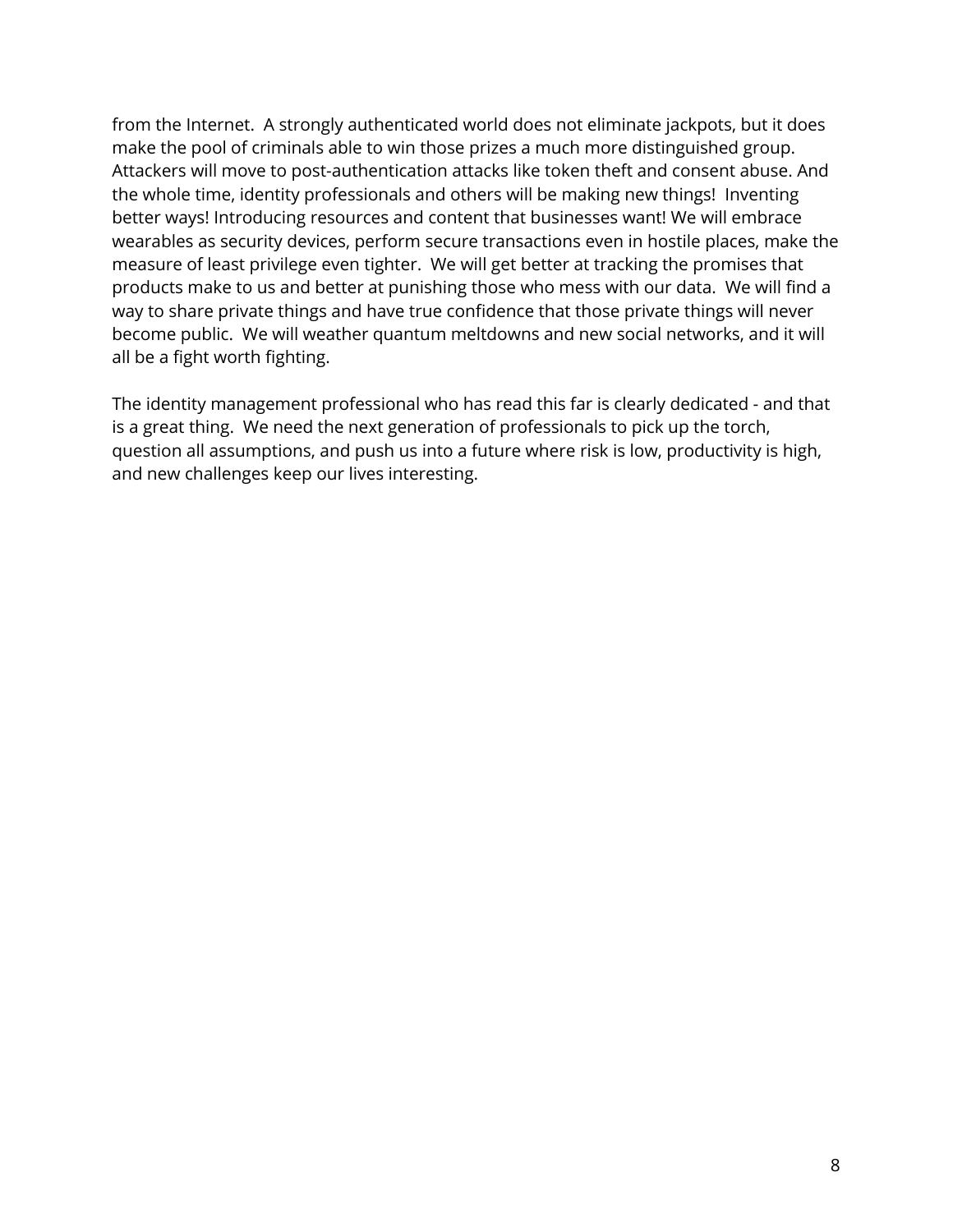#### Author Bio



 and is a Director, running the identity standards team at Microsoft. The identity standards ensure that customers, product groups, and the industry all understand the value of architect and eight years in the office of the CTO at Ping Identity and is a founder of Women in Identity. Pamela Dingle is a long-time member of the identity management world, team works with standards bodies like W3C, IETF, and the OpenID Foundation on specifications like OAuth 2.0, FIDO, SCIM, and OpenID Connect, and Pamela works to standards and other identity best practice patterns. Pamela spent eight years as an identity

 i Raible, Matt, "What the Heck is OAuth?" DZone Security Zone, 28 April 2018,

<sup>&</sup>lt;u>https://dzone.com/articles/what-the-heck-is-oauth</u>.<br><sup>ii</sup> Wikipedia contributors, "Federated identity," Wikipedia, The Free Encyclopedia, https://en.wikipedia.org/w/index.php?title=Federated\_identity&oldid=949399706 (accessed June 6, 2020).

 iii Wikipedia contributors, "Principle of least privilege," Wikipedia, The Free Encyclopedia,

 6, 2020). https://en.wikipedia.org/w/index.php?title=Principle\_of\_least\_privilege&oldid=950981064 (accessed June

<sup>&</sup>lt;sup>iv</sup> Rose, Scott, and Oliver Borchert, Stu Mitchell, Sean Connelly, "Zero Trust Architecture (2<sup>nd</sup> Draft)," SP 800-207 (Draft), National Institute of Standards and Technology, February 2020, https://csrc.nist.gov/publications/detail/sp/800-207/draft.

<sup>&</sup>lt;u>https://csrc.nist.gov/publications/detail/sp/800-207/draft</u>.<br><sup>v</sup> Paul A. Grassi, James L. Fenton, Elaine M. Newton, Ray A. Perlner, Andrew R. Regenscheid, William E. Burr, and Justin P. Richer. 2017. Digital identity guidelines - Authentication and Lifecycle Management. Technical Report. NIST Special Publication 800-63B.

vi Graham Williamson and Corey Scholefield. Introduction to IAM Project Management for IAM Projects. IDPro Body of Knowledge, volume 1, issue 1, 31 March 2020. https://bok.idpro.org/article/id/25/.

IDPro Body of Knowledge, volume 1, issue 1, 31 March 2020. https://bok.idpro.org/article/id/25/.<br><sup>vii</sup> Wikipedia contributors, "Lightweight Directory Access Protocol," Wikipedia, The Free Encyclopedia, https://en.wikipedia.org/w/index.php?title=Lightweight\_Directory\_Access\_Protocol&oldid=960496535 (accessed June 6, 2020).

 viii "The Most Complete History of Directory Services You Will Ever Find," blog, Easy Identity, 13 April 2020, https://idmdude.com/2012/04/13/the-most-complete-history-of-directory-services-you-will-ever-find/ (accessed June 12, 2020).

<sup>&</sup>lt;sup>ix</sup> Wikipedia contributors, "Web access management," Wikipedia, The Free Encyclopedia,

 6, 2020). https://en.wikipedia.org/w/index.php?title=Web\_access\_management&oldid=959341667 (accessed June